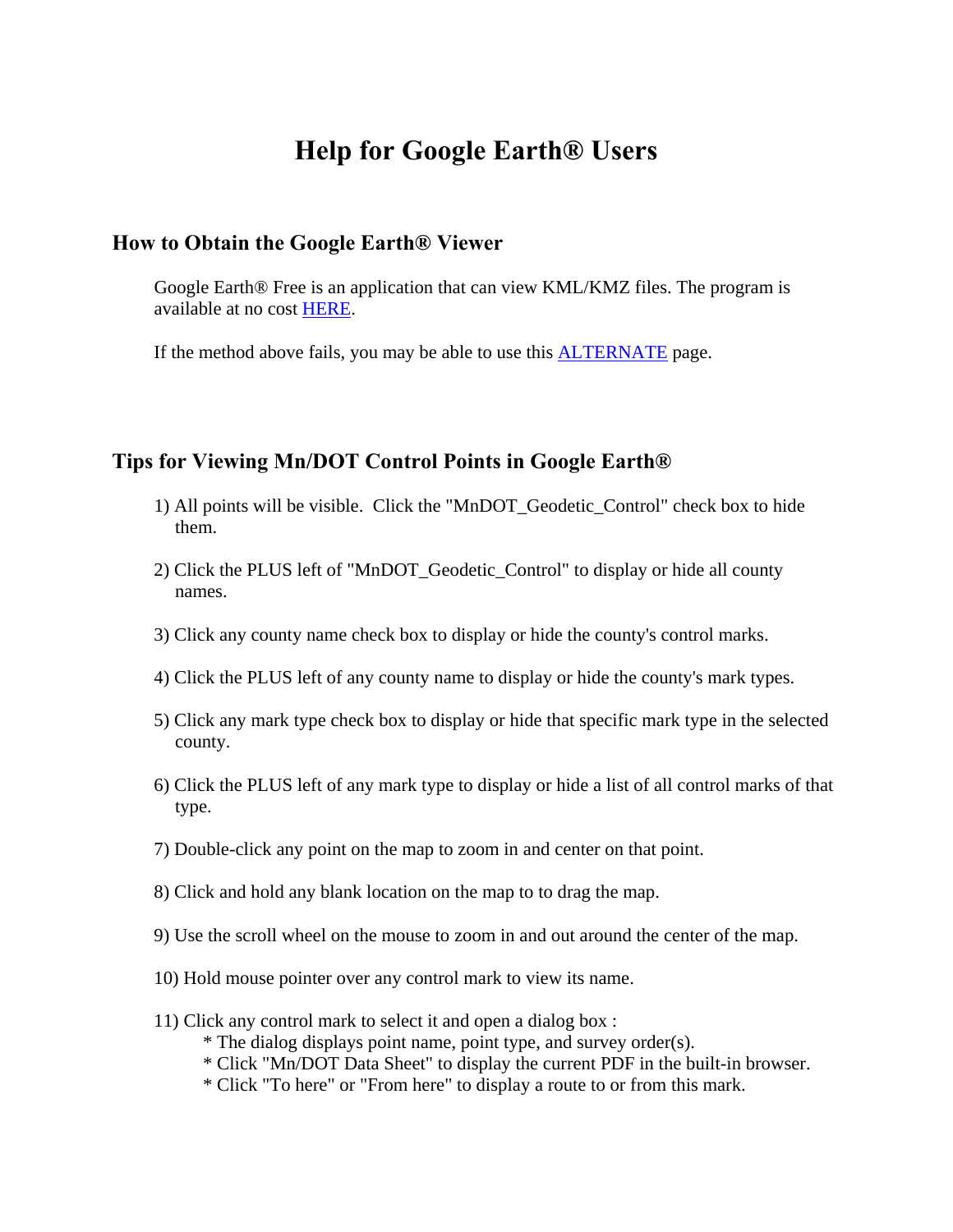## **(NEWER) Why Does Google Earth® Not Show the Mn/DOT Data Sheet?**

Google has changed its "Show web results in external browser" option in Google Earth, beginning with version 5.2.1.1588.

Click Help  $\rightarrow$  About in Google Earth<sup>®</sup>.

| About Google Earth<br>2                                |                                    |  |  |  |  |
|--------------------------------------------------------|------------------------------------|--|--|--|--|
| Google earth                                           |                                    |  |  |  |  |
| Google Earth                                           | 5.2.1.1588                         |  |  |  |  |
| <b>Build Date</b>                                      | Sep 1, 2010                        |  |  |  |  |
| <b>Build Time</b>                                      | $11:06:01$ am                      |  |  |  |  |
| Renderer                                               | DirectX 9                          |  |  |  |  |
| <b>Operating System Microsoft Windows (5.1.2600.3)</b> |                                    |  |  |  |  |
| <b>Video Driver</b>                                    | 000010DE (00006.00014.00010.07184) |  |  |  |  |
| Max Texture Size 4096x4096                             |                                    |  |  |  |  |
| Server                                                 | kh.google.com                      |  |  |  |  |

If you are using version 5.2.1.1588 or later and are not able to open the PDF data sheet, click Tools **→** Options.

| Display                                                                                                                                                                | googleearth                                                                                                                                                                                                                                                                                                                                         | $ ?  \times$ |
|------------------------------------------------------------------------------------------------------------------------------------------------------------------------|-----------------------------------------------------------------------------------------------------------------------------------------------------------------------------------------------------------------------------------------------------------------------------------------------------------------------------------------------------|--------------|
| $\triangleright$ Show tooltips<br>$\blacktriangleright$ Show web results in external browser<br>Building highlights<br>Language settings<br>System default<br>Language | Enable placemark balloons to load potentially harmful content?<br>Enabling this option will give harmful content access to all your<br>files and personal information. You should not enable it unless<br>you absolutely must access local files from within a balloon.<br>Are you certain you want to do this?<br>Enable<br>Cancel<br><b>AAAAA</b> |              |
| Usage Statistics                                                                                                                                                       | Placemark balloons                                                                                                                                                                                                                                                                                                                                  |              |

Check the "Show web results in external browser" and "Allow placemark balloons to access local files and personal data" boxes. Note the security warning: You must click "Enable" to open data sheets in version 5.2.1.1588, or you can revert back to version 5.1.3535.